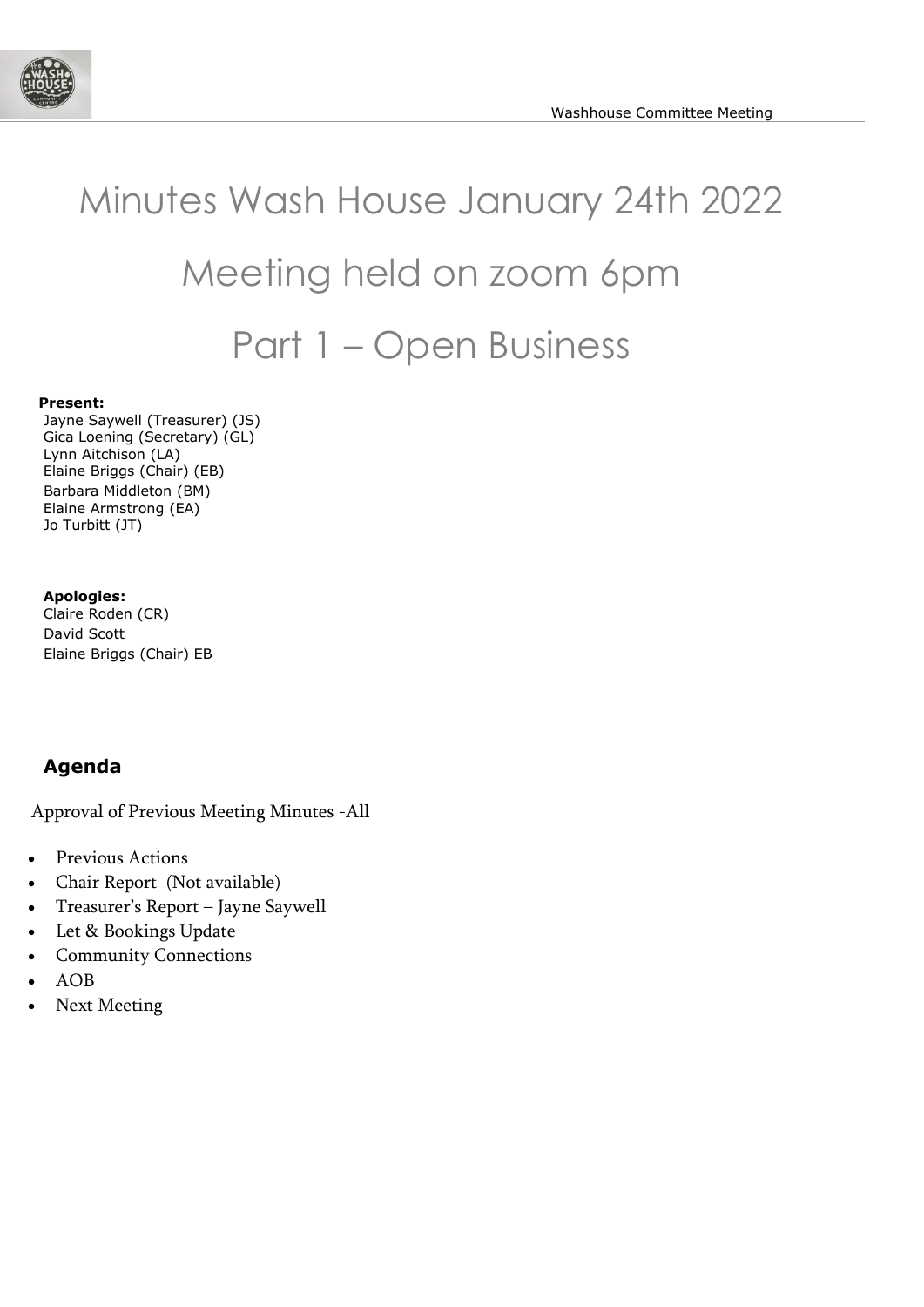

TREASURERS REPORT (in PP presentation format. Its attached to these minutes.

Current payments going out remain low due to less activity. JS discovered that debt collectors demanding £1,565 for PPL License. Jayne has queried as no music played during pandemic / lockdown. Gica to investigate what license is needed for and when.

CHAIRS REPORT :

Not available

Actions (Status are: New, Ongoing, Complete, Rejected)

#### **Actions not reviewed at this meeting due to time constraints on ZOOM. However they have been left on the minutes to ensure that they are not overlooked once meetings get back to normal.**

| <b>No</b> | <b>Date</b><br><b>Raised</b> | <b>Description</b>                                                                                                                                             | <b>Action/Update</b>                                                                                                                                                                     | <b>Actio</b><br>n<br><b>With</b> | <b>Status</b>          |
|-----------|------------------------------|----------------------------------------------------------------------------------------------------------------------------------------------------------------|------------------------------------------------------------------------------------------------------------------------------------------------------------------------------------------|----------------------------------|------------------------|
| 5         | 19/2/19                      | Bins -Investigate the cost and whether<br>council would require us to pay for uplift<br>too? We should refute their suggestion as<br>we are a public building. | 12/11/19 - Gica get larger grey bins from CEC<br>14/1/20 - EB to email Gica info again<br>12/05/21 No development<br>27/09/21 No development                                             | GL/EB                            | Ongoing                |
|           |                              |                                                                                                                                                                | 24/01/2022 No development                                                                                                                                                                |                                  | Argh                   |
| 9         | 19/2/19                      | photos of each committee member for<br>both website and for committee info to be<br>posted up in foyer.                                                        | photos of Jayne and Elaine A needed<br>12/05/21 Still needed?<br>27/09/21 No development but would be nice!<br>24/01/2022 same as above                                                  | <b>BM &amp;</b><br><b>LM</b>     | Ongoing                |
| 23        | 19/3/19                      | Committee Training: EVOC is able to<br>deliver free training                                                                                                   | Gica has emailed EVOC re Tuesdays. Will follow up<br>again<br>27/09/21 On hold<br>24/01/2022 Been dropped until face to face<br>meetings resume                                          | GL                               | Ongoing                |
| 27        | 21/5/19                      | Front door bells                                                                                                                                               | Wrong Fire doors put in.<br>Elaine to ask for outer buzzer to open the fire doors.<br>EB Asked for auto open on approach, still denied.<br>27/09/21<br>24/01/2022                        | EB                               | Complete<br>Ongoing    |
| 59        | 13/8/19                      | Barbara's art panels                                                                                                                                           | Barbara has costed the missing art panels and will<br>present to committee<br>24/01/2022 Is this ongoing?                                                                                | <b>BM</b>                        | Ongoing                |
| 60        | 13/8/19                      | <b>CCTV Issue</b>                                                                                                                                              | There actually is an unplugged CCTV in between<br>front doors. EB to look into costs to get it wired up,<br>after discussion with Inch CC who have one.<br>24/01/2022 Dropped?           | <b>EB</b>                        | Ongoing or<br>dropped? |
| 61        | 13/8/19                      | Decor and Signage                                                                                                                                              | 12/05/21 Gica to look into tree purchase<br>1.<br>and building of planter, for opening of WH<br>24/01/2022 Gica made presentation to Tool<br>Library for building of planters and raised | GL                               | 1.Ongoing              |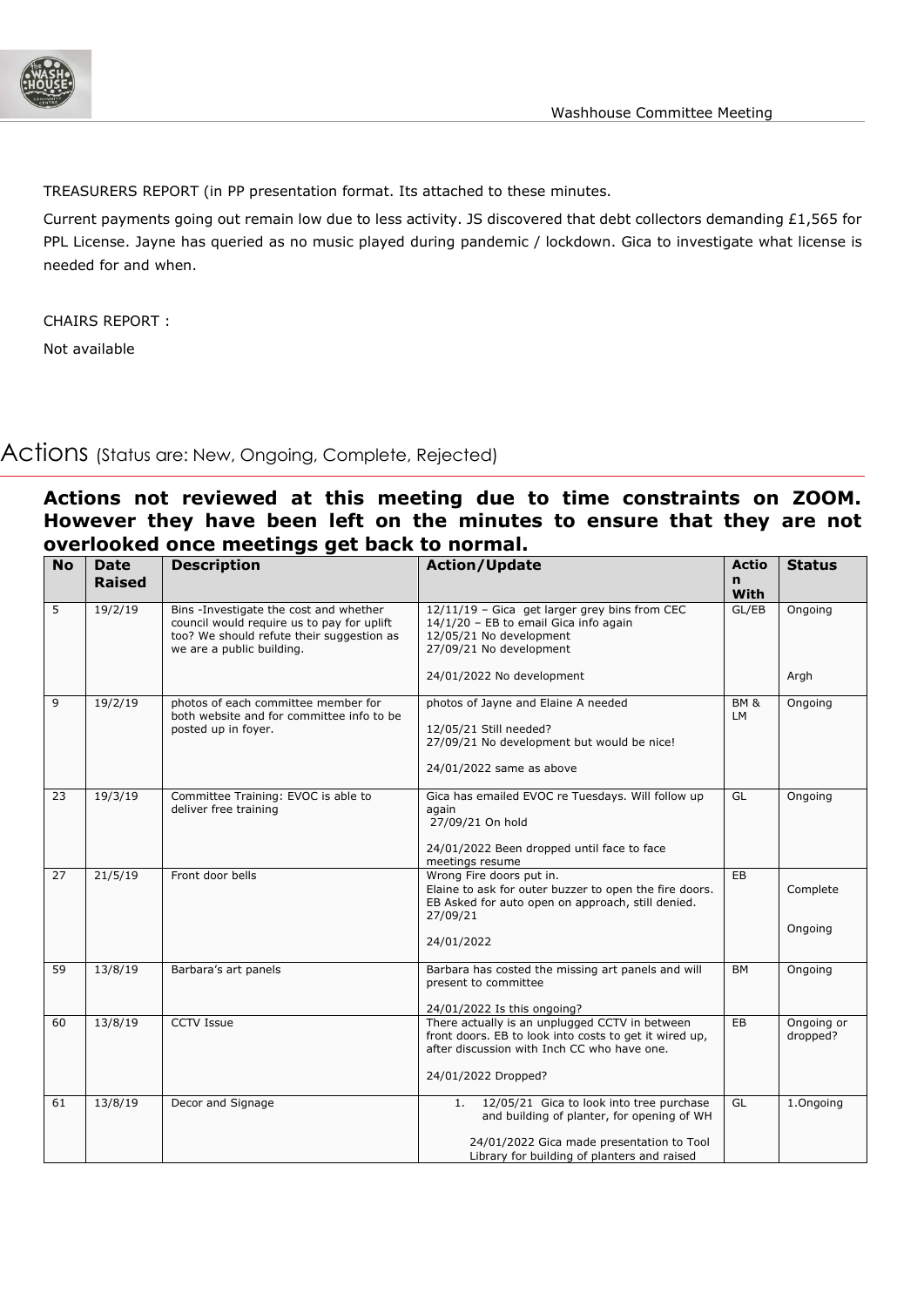

#### Washhouse Committee Meeting

|    |           |                                                                      | beds in garden. Unfortunately bid<br>unsuccessful.<br>2. LA - lamp post sign for Was House -<br>replace? Council has agreed to replace but<br>will charge WH. Will cost 300<br>Jayne offered a large palm plant for<br>3.<br>indoors                                                                                                                                                                                                                                                                                                                                                                                                                                                                                                                                                                                                                                                                                                                                                                                                                                                                                           | LA<br>JS  | 2.Complete<br>3.Complete |
|----|-----------|----------------------------------------------------------------------|--------------------------------------------------------------------------------------------------------------------------------------------------------------------------------------------------------------------------------------------------------------------------------------------------------------------------------------------------------------------------------------------------------------------------------------------------------------------------------------------------------------------------------------------------------------------------------------------------------------------------------------------------------------------------------------------------------------------------------------------------------------------------------------------------------------------------------------------------------------------------------------------------------------------------------------------------------------------------------------------------------------------------------------------------------------------------------------------------------------------------------|-----------|--------------------------|
| 67 | 10/9/19   | New website action' for website to                                   | Lindsay Perth has moved materiel to Square Space                                                                                                                                                                                                                                                                                                                                                                                                                                                                                                                                                                                                                                                                                                                                                                                                                                                                                                                                                                                                                                                                               | EB LP     | On hold                  |
|    |           | encourage people to see the potential for<br>hiring. GL to progress. | 12/05/21 Gica to get update from Lindsay                                                                                                                                                                                                                                                                                                                                                                                                                                                                                                                                                                                                                                                                                                                                                                                                                                                                                                                                                                                                                                                                                       |           |                          |
|    |           |                                                                      | 24/01/2022 On hold for now                                                                                                                                                                                                                                                                                                                                                                                                                                                                                                                                                                                                                                                                                                                                                                                                                                                                                                                                                                                                                                                                                                     |           |                          |
| 78 | 12/11/19  | Management of Centre                                                 | Wide ranging discussion on future of centre and<br>pressures on the cttee. Jayne has arranged with a<br>facilitator to work with cttee. On hold until after<br><b>AGM</b><br>27/09/21<br>did not discuss this time                                                                                                                                                                                                                                                                                                                                                                                                                                                                                                                                                                                                                                                                                                                                                                                                                                                                                                             | JS        | Ongoing                  |
|    |           |                                                                      | 24/01/2022 Not discussed til we can meet face to<br>face                                                                                                                                                                                                                                                                                                                                                                                                                                                                                                                                                                                                                                                                                                                                                                                                                                                                                                                                                                                                                                                                       |           |                          |
| 84 | 22/9/2021 | Weekend Lets                                                         | Limited keys to be available going forward.<br>The committee agreed proposal that<br>management cttee members shoud<br>continue to hold keys, along with main<br>groups, and that trust should be<br>recognised by CEC. EB to propose this to<br>Seth. 27/09/21<br>24/01/2022 Update needed                                                                                                                                                                                                                                                                                                                                                                                                                                                                                                                                                                                                                                                                                                                                                                                                                                    | All       | Ongoing                  |
| 85 | 22/9/2021 | Garden Rubbish                                                       | EB to conact Seth again to see if council will remove<br>rubbish. Agreed that if no definite date by end of<br>November, we will arrange private removal - 'man<br>with van ' etc. 27/09/21<br>24/01/2022 Rubbish now removed                                                                                                                                                                                                                                                                                                                                                                                                                                                                                                                                                                                                                                                                                                                                                                                                                                                                                                  | EB        | complete                 |
| 86 | 22/9/2021 | Contact Remakery for youth group                                     | No progress this month 27/09/21                                                                                                                                                                                                                                                                                                                                                                                                                                                                                                                                                                                                                                                                                                                                                                                                                                                                                                                                                                                                                                                                                                | <b>BM</b> | ongoing                  |
| 87 | 22/9/2021 | Has the boiler been fixed?                                           | 24/01/2022 ongoing<br>EB to check with LD/SH 27/09/21                                                                                                                                                                                                                                                                                                                                                                                                                                                                                                                                                                                                                                                                                                                                                                                                                                                                                                                                                                                                                                                                          | EB        |                          |
|    |           |                                                                      | 24/01/2022 still to be fixed<br>Stop press Feb $10^{th}$ – boiler now fixed                                                                                                                                                                                                                                                                                                                                                                                                                                                                                                                                                                                                                                                                                                                                                                                                                                                                                                                                                                                                                                                    |           | Complete                 |
| 89 | 22/9/2021 | <b>Covid Questions</b>                                               | GL raised question as to when we can stop doing<br>1.<br>touch point cleaning, EB to raise with Seth.<br>Agreed that this is not the proven science. Lynn<br>spends considerable time (while paying for the<br>hall at same time) cleaning chairs in between<br>dog groups. We request that CEC updates us on<br>this protocol, as feeling it to be unneccsary.<br>2.<br>Does enjoy a ball's CR need to wear a mask, EB<br>to raise with Seth.<br>3.<br>How will heating the centre work with the doors<br>and windows open, EB to raise with Seth.<br>Cttee discussed heating issue and would like<br>to request CEC to come and service the main<br>hall heater as its very noisy and problematic<br>to turn off. No immediate solution winter<br>issue of keeping windows open and heating<br>on. Agreed thatw e would stick to the max<br>numbers (20 for hall and 6 for art room) as<br>top windows don't open in hall . 27/09/21<br>24/01/2022 Issues ongoing tho recent BUG<br>meeting held (EB attended)<br>(As of 10 <sup>th</sup> Feb BUG meeting we can now<br>increase number of lets with 15 min gap<br>between.) | EB        | Ongoing                  |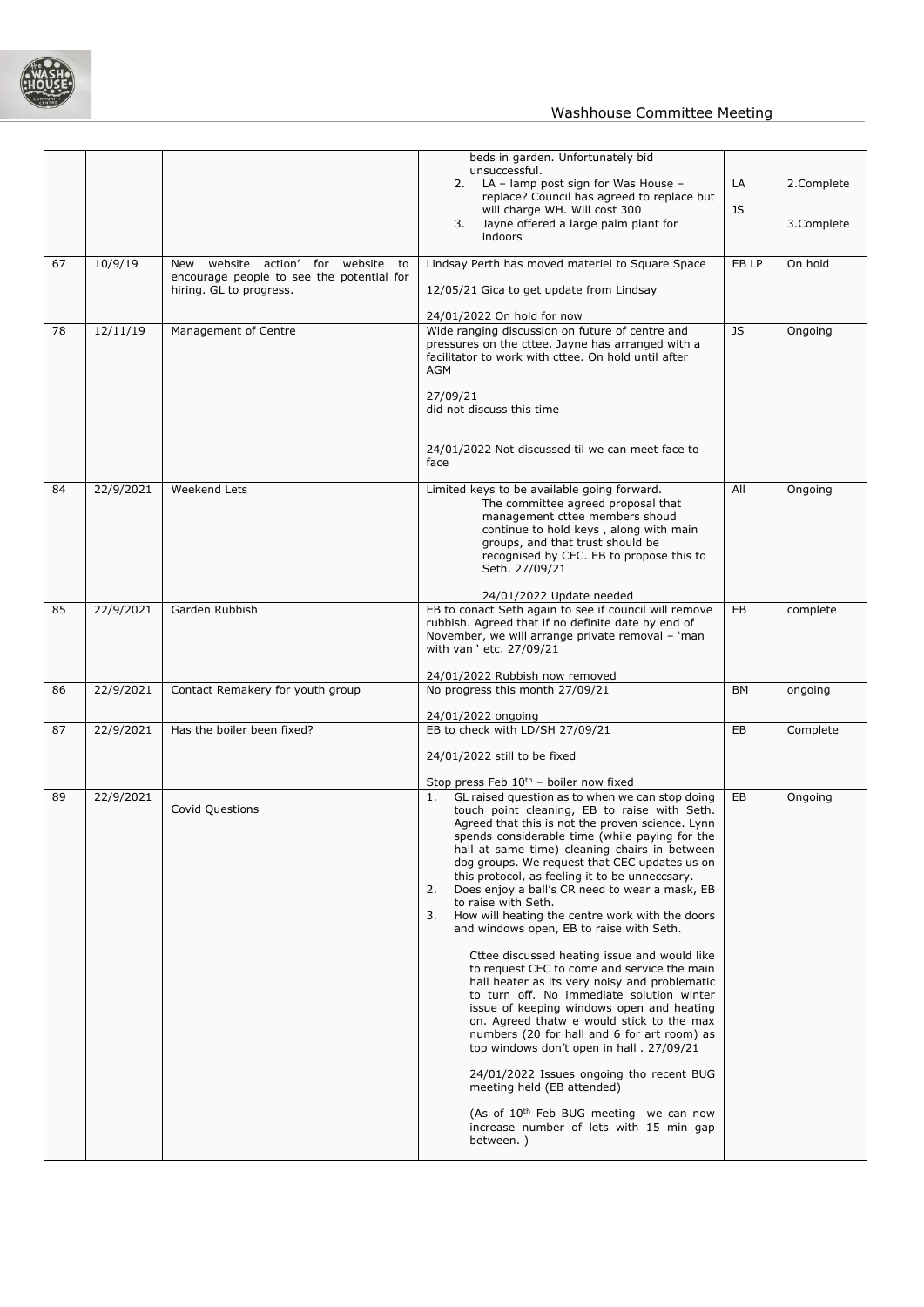

#### Washhouse Committee Meeting

|  |  |  | ,一个人都是一个人的人,就是一个人的人,就是一个人的人,就是一个人的人,就是一个人的人,就是一个人的人,就是一个人的人,就是一个人的人,就是一个人的人,就是一个 |  |  |  |
|--|--|--|----------------------------------------------------------------------------------|--|--|--|
|  |  |  |                                                                                  |  |  |  |
|  |  |  |                                                                                  |  |  |  |
|  |  |  |                                                                                  |  |  |  |
|  |  |  |                                                                                  |  |  |  |
|  |  |  |                                                                                  |  |  |  |
|  |  |  |                                                                                  |  |  |  |
|  |  |  |                                                                                  |  |  |  |
|  |  |  |                                                                                  |  |  |  |
|  |  |  |                                                                                  |  |  |  |
|  |  |  |                                                                                  |  |  |  |

## 1. Lets Update

The five current groups continue to meet weekly. Agreed to set up rota for checking emails to WH as many had gone unanswered. Rota to include: Lynn, Jayne, Jo, Elaine A.

## 2. SCIO Update

LA has worked hard on this and latest version nearing completion

#### 3. Youth Club

The youth grant was pretty much taken care of with activities put on by Alan. Alan has now left and no replacement so far.

#### 4. Keys

The council wish to change the yale lock and limit the number of keys to 5 or 6 for use by the centre. This will create some problems for weekend lets as there will be no FM at that time. The committee have decided to place a holding on weekend lets till a solution can be found. This situation continues and more discussion with council required. The cttee would like to retain the keys that they have and also keep keys for main groups that use the centre. LA suggested that Caretaker hours (18 per week) could be used for groups who don't have acces to the building and that groups that are led by management ctee members, could free up caretaker time, by opening and shutting the building themselves. Action no 84